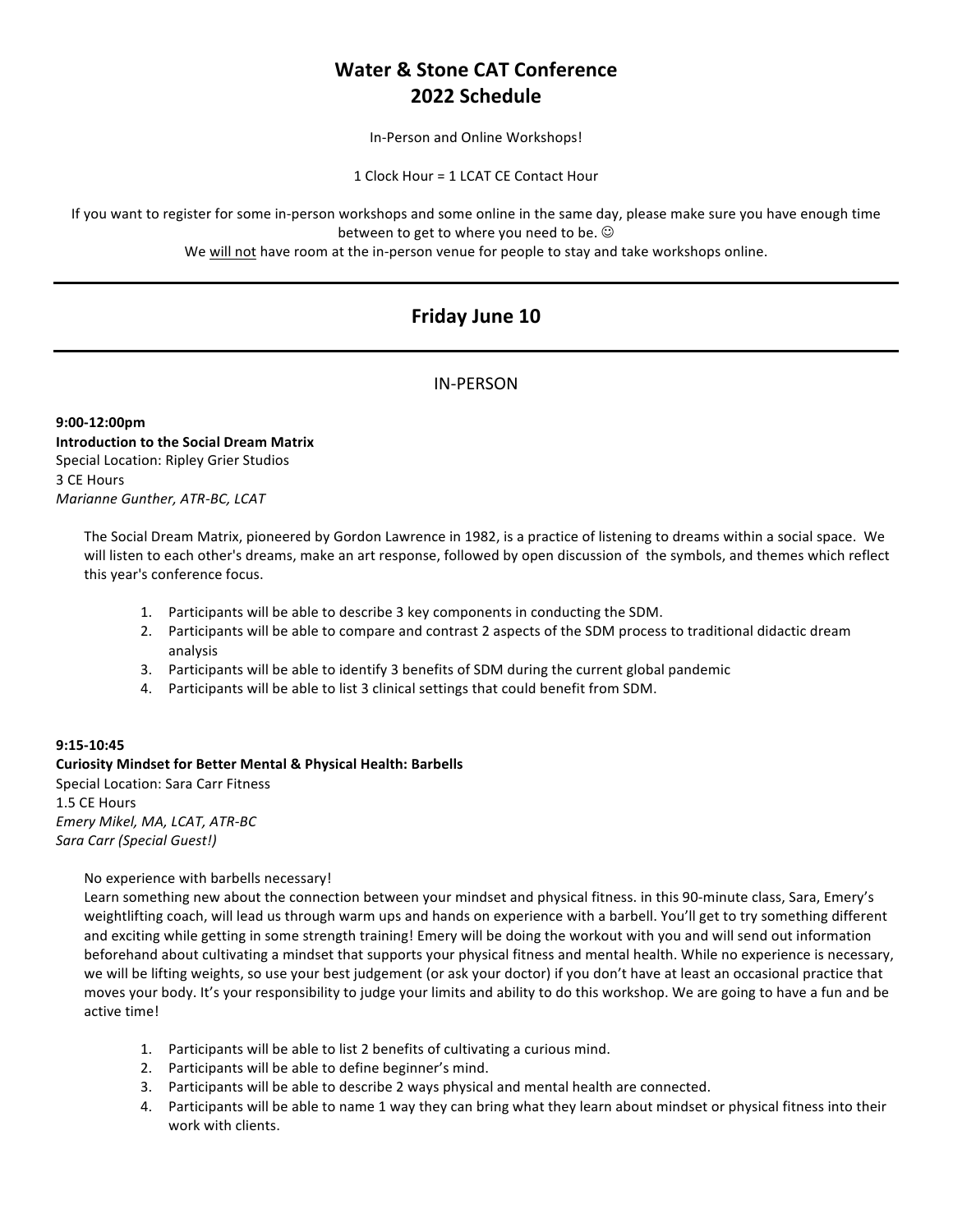## **11:00-12:00pm Curiosity Mindset for Better Mental & Physical Health: Flexibility and Mobility**

Special Location: Sara Carr Fitness 1 CE Hour *Emery Mikel, MA, LCAT, ATR-BC Sara Carr (Special Guest!)*

### No experience necessary!

Great for everyone interested in ways to move your body and support physical fitness. In this 60-minute class, Sara, Emery's weightlifting coach, will lead us through warm ups and a workout that focuses on flexibility and mobility. You'll get to try something different and fun while getting your body moving! Emery will be doing the workout with you and will send out information beforehand about cultivating a mindset that supports your physical fitness and using curiosity to try something new or keep a practice going. While no experience is necessary, we will be engaging in a physical fitness class, so use your best judgement (or ask your doctor) if you don't have at least an occasional practice that moves your body. It's your responsibility to judge your limits and ability to do this workshop. We are going to have a fun and be active time!

- 1. Participants will be able to list 2 benefits of cultivating a curious mind.
- 2. Participants will be able to define beginner's mind.
- 3. Participants will be able to describe 2 ways physical and mental health are connected.
- 4. Participants will be able to name 1 way they can bring what they learn about mindset or physical fitness into their work with clients.

## **1:30-3:30pm Soma/Role: Somatic Externalizing & Dramatic Form** 2 CE Hours *Atara Vogelstein, MA, LCAT*

This workshop seeks to invite you to create from within, by attuning to your bodily sensations and externalizing these into aesthetic, tangible, or interactive forms. Fusing drama therapy, somatic processing, and guided meditation, Atara intends to share a process that can be utilized in clinical interventions and somatic self-care.

- 1. Participants will be able to describe 1 application of somatic based interventions in therapy.
- 2. Participants will be able to identify 1 use of somatic attunement in processing counter-transference or within clinical supervision.
- 3. Participants will be able to define "externalizing" and its use in creative arts therapy or 1 clinical setting.
- 4. Participants will be able to create 1 ritual from the workshop (i.e. somatic attunement, movement exploration, artistic creation) for use in personal self-care or clinical practice.

## **2:00-5:00pm Holistic Art Therapy: Embracing Your Superpowers** 3 CE Hours *Melanie Biscuiti LCAT, ATR-BC Morgan Gaydos LCAT, ATR-BC*

Participants will explore mind-body connections with an overview of scientific research linking healing effects of positive intentions and the brain. Workshop will focus on compassion, intentions and intuition as a Superpower. Reiki with visualizations will be offered to open a pathway towards inner wisdom bringing awareness to powerful intuition.

- 1. Participants will be able to Identify 2 benefits of mind and body wellness.
- 2. Participants will be able to Identify 2 centering and grounding techniques.
- 3. Participants will be able to List 2 reasons self-care as a facilitator is important.
- 4. Participants will be able to Identify the 2 benefits of art therapy and reiki.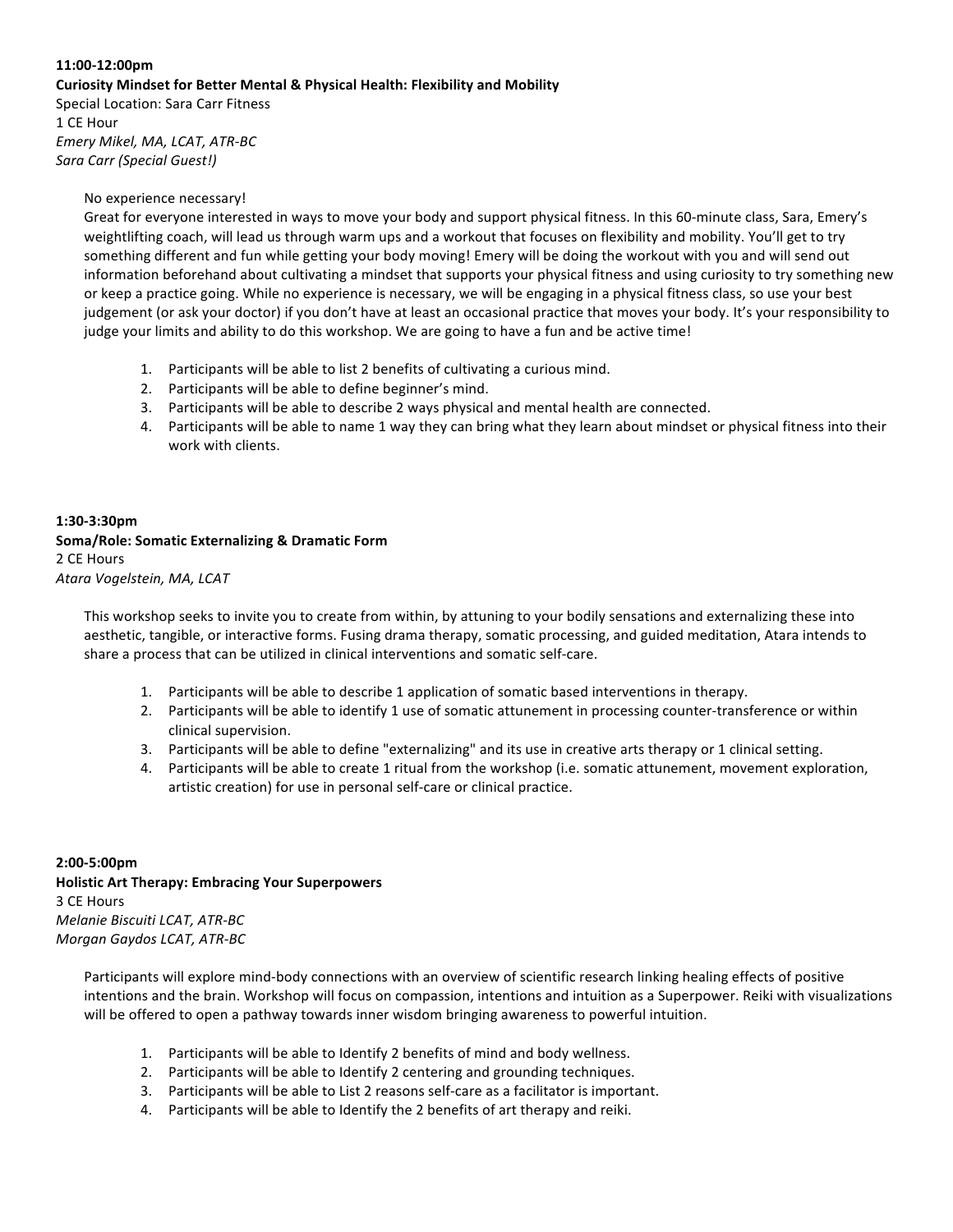**4:00-7:00pm SAORI Arts: Weaving Self-Compassion** 3 CE Hours *Erin McSorley, LCAT Ria Hawks, MS, CPNP Jane Bloom*

> Learn the basics of using a SAORI loom and other weaving modalities, using simple household materials. This experience will illustrate how the SAORI method has opened pathways for weavers world-wide to practice and teach self-compassion through mindful expression, without any expertise or special abilities necessary.

- 1. Participants will be able to identify the 4 SAORI Principles.
- 2. Participants will be able to describe 3 ways that the SAORI methods parallel the tenets of mindfulness-based therapies.
- 3. Participants will be able to describe one way that the SAORI weaving methods may be adapted to make them more accessible to weavers with various types of disabilities.
- 4. Participants will be able to teach the SAORI circle weaving method to at least one other person.

#### \*\*\*\*\*\*\*\*\*\*\*\*\*\*\*\*\*\*\*\*\*\*\*\*\*

### ONLINE

**9:00-11:00am Sustainable Resilience Holistic Method Mid-Post COVID** 2 CE Hours *Rand Chaaban LCAT*

The workshop aims to present the concept of sustainable resilience in the Holistic Method (Play, Art and Creativity Therapy) and its effectiveness on mental health, especially in facing Covid-19 pandemic, during and post infection. A case study will be presented where I offered help by implementing some exercises for the Holistic Method; moreover, to show the importance of sustainable resilience and its effect on the physical & psychological immunity during the pandemic.

- 1. Participants will be able to state 1 way sustainable resilience helps people bounce back after adversity.
- 2. Participants will be able to name 2 ways Holistic Method exercises reduce the symptoms of Covid-19.
- 3. Participants will be able to describe at least 1 way sustainable resilience reinforces physical or psychological immunity
- 4. Participants will be able to define "sustainable resilience" as it relates to Covid-19 and the recovery process.

### **9:00-11:00am** The Art of Being Alone: Art in Response to COVID19 2 CE Hours *Julia Volonts LCAT, ATR-BC*

This workshop will present on The Art of Being Alone project, a series of online art therapy workshops that explored collage as a creative approach to self-care during COVID-19. This project was developed in February 2021 in collaboration with Paris Collage Collective, a leading international online collage community.

- 1. Participants will be able to outline 3 strategies for facilitating art therapy groups within a virtual space.
- 2. Participants will be able to apply 1 art making experiential as tool to explore their response as clinicians to the pandemic.
- 3. Participants will be able to describe at least 1 way to acquire clients from around the world via collaboration with an outside affiliation.
- 4. Participants will be able to identify 2 areas of interest they have for working online and with a global community.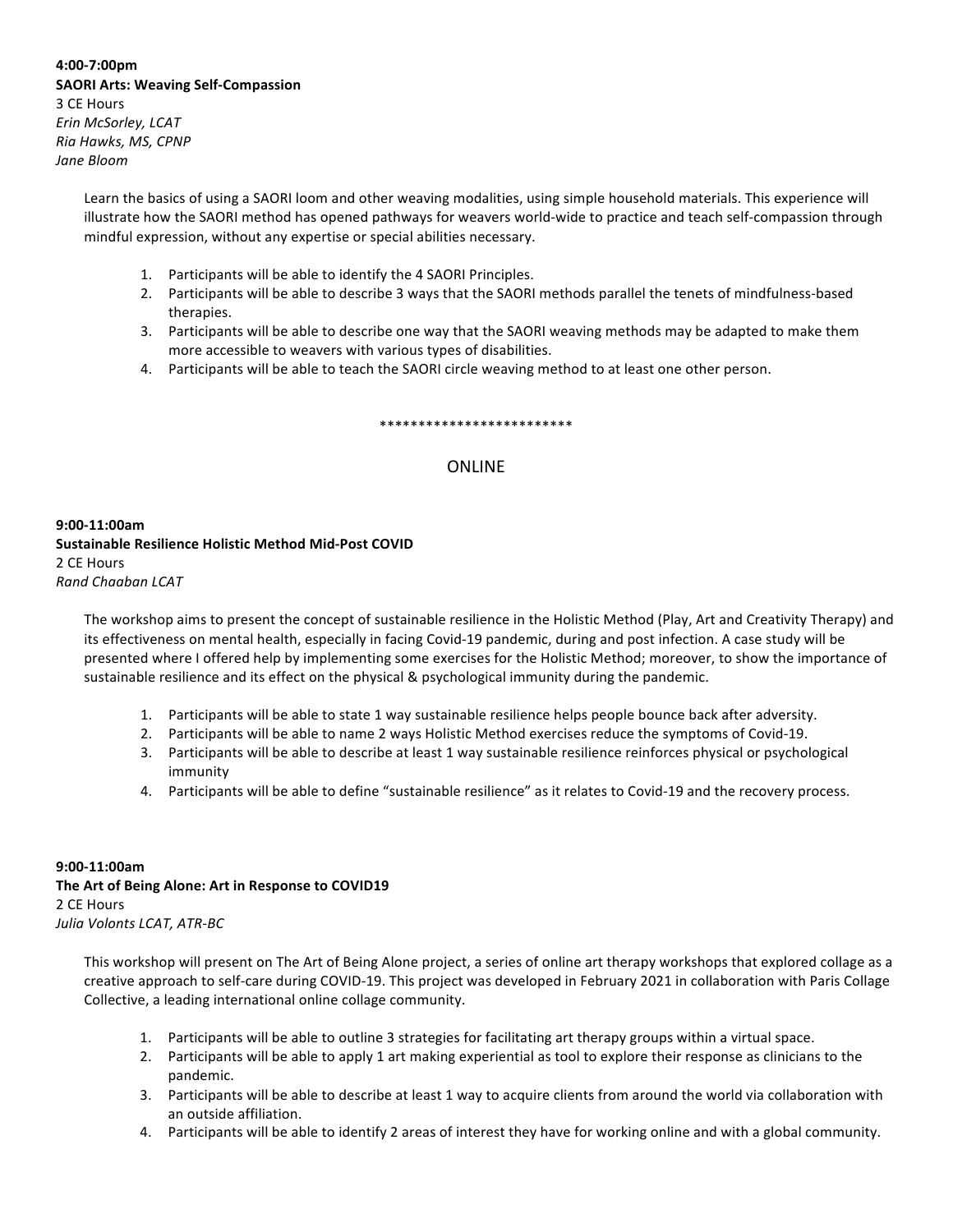### **12:30-3:30pm The Quantum Correlations of Healing Imagery** 3 CE Hours *Edward A. Regensburg ATR-BC,CHt.,LCAT*

Awaken to the sub-atomic level of vibrant health that is expressed through imagery and mindful intention. Learn to access, identify and direct this healing energy of creativity in your work helping others and yourself! Now more than ever it is imperative to connect, heal and grow!

- 1. Participants will be able to identify the 4 universal definitions of art, therapy, healing and transformation through art.
- 2. Participants will be able to list at least 2 forces at work during the healing process
- 3. Participants will be able to recognize 3 mindful techniques to discriminate personal reaction from intuition
- 4. Participants will be able to explain 2 ways art can be used as an instrument for healing and transformation

### **12:30-3:30pm Easy Stress Management Techniques for Wellbeing** 3 CE Hours *Shoshana Averbach, LMSW, MA, MT-BC, LCAT, CDP, CCM, CECP*

Distress and eustress challenge clients and clinicians to grow and seek help. Learn about physiological responses and the basics of 3 easy, user-friendly, and effective modalities that reduce emotional charge: EFT, Emotional Freedom Technique, and TAT, Tapas Acupressure Technique, and/or PSTEC, Percussive Suggestion Technique. Included also: research and creative expression.

- 1. Participants will be able to identify at least 2 stressors in their clients' lives.
- 2. Participants will be able to identify 1 benefit and 1 harmful effect of stress.
- 3. Participants will be able to evaluate the effect of using Emotional Freedom Technique for managing stress by rating themselves on a 10-point scale.
- 4. Participants will be able to evaluate the effect of using Tapas Acupressure Technique to manage stress by rating themselves on a 10-point scale.

**4:30-6:30pm De-Roling the Therapist** 2 CE Hours *Cass Manalastas, LMHC*

> Participants will use drama therapy's role theory to examine the intersections of their role as therapist with their own mental health wellness. Participants will engage in dramatic techniques (oral and written) to gain insight into their self-care/community care practices and enrich their holistic self outside the work.

- 1. Participants will be able to identify 3 characteristics of their roles as therapists.
- 2. Participants will be able to list at least 2 systemic and personal barriers to their own mental health wellness through role theory.
- 3. Participants will create at least 1 monologue that will reflect their insights about their roles as therapists alongside their roles as human beings.
- 4. Participants will be able to identify 1 key aspect of their life that they want to hone and enhance for their own wellness.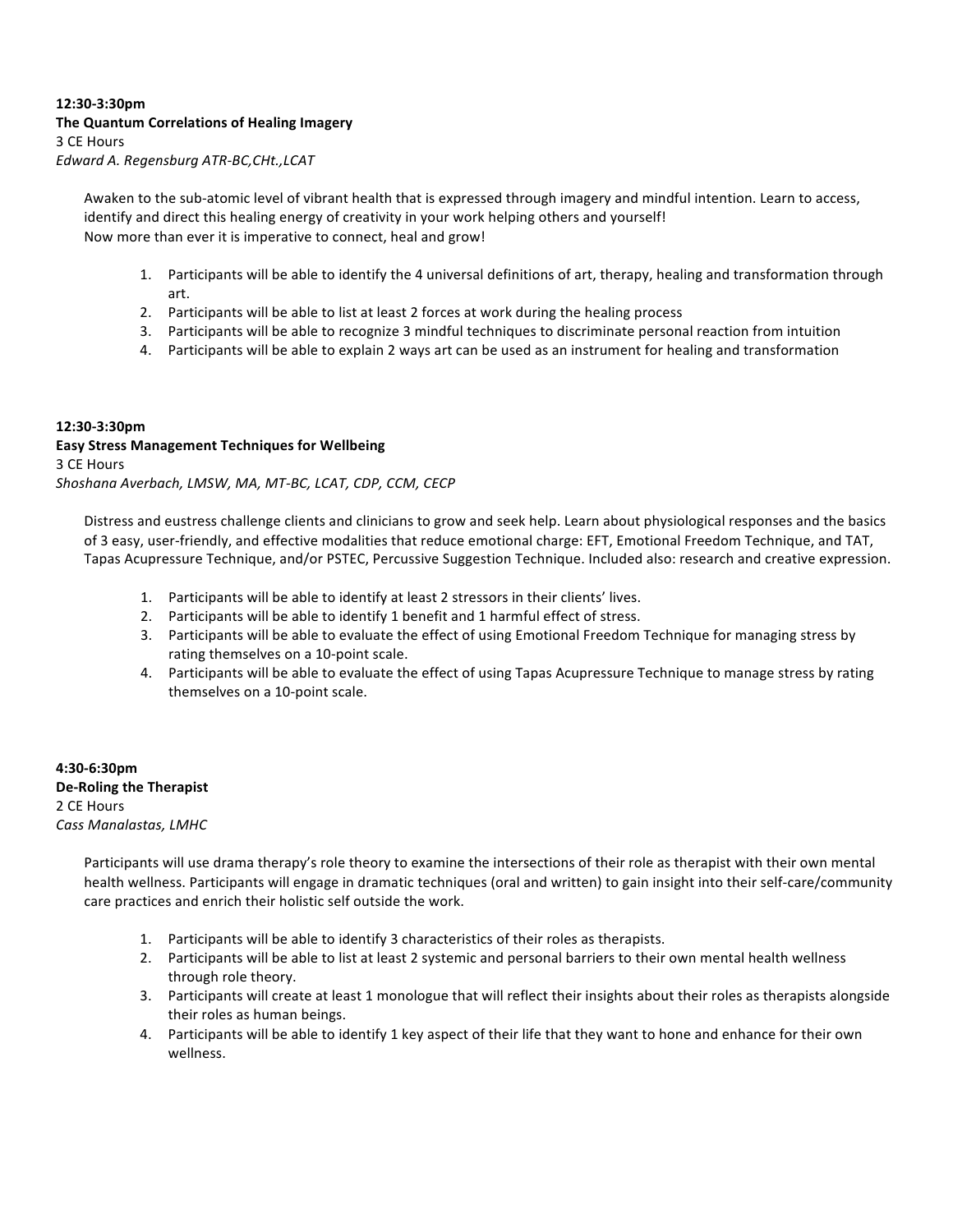Increase awareness about how chronic stress impacts the body, brain, and behavior. Learn the impact of somatic techniques in practice with clients and ourselves. Practice some of the somatic tools shared during the workshop for embodied learning, and learn about the importance of interoception in therapy.

- 1. Participants will be able to Identify 4 ways in which chronic stress affects your body, brain and behavior.
- 2. Participants will be able to identify 3 benefits of using somatic tools to treat chronic self with clients and for therapists to use with themselves.
- 3. Participants will be able to practice 3 somatic tools to treat chronic stress.
- 4. Participants will be able to define interoceptio.

## **Saturday 6/11**

### IN-PERSON

**9:30-12:30pm Remaining Centered in Chaos** 3 CE Hours Lisa Hope, LCAT, LADC, ATR-BC, MAC

> The best self care is to remain centered and grounded. How do we do that when pulled apart through traumatic times and chaos? What do we need for ourselves to truly sustain what we need?

- 1. Participants will be able to identify at least 1 strategy to remain centered.
- 2. Participants will be able to identify at least 1 individualized countertransference conflict that creates conflict.
- 3. Participants will be able to identify at least 1 strategy to plan ahead of conflict.
- 4. Participants will be able to identify at least 1 strategy to return to center in moment

**1:30-4:30pm Creating art for spiritual self-reflection** 3 CE Hours **Eunice Yu, LCAT, ATR-BC** 

> When overwhelmed by life's demands, what drives you to show up for clients? What core values and beliefs inspire your work? Accessing our spiritual self might help ground thoughts, listen and connect to our heart and nurture the soul. Let's gather to reflect, write and create art for this topic.

- 1. Participants will be able to name 3 differences between core values and core beliefs.
- 2. Participants will be able to list 5 subjective qualities of lines.
- 3. Participants will be able to describe 3 ways mindfulness relates to spirituality.
- 4. Participants will be able to state 1 way the experiential helped inform their work.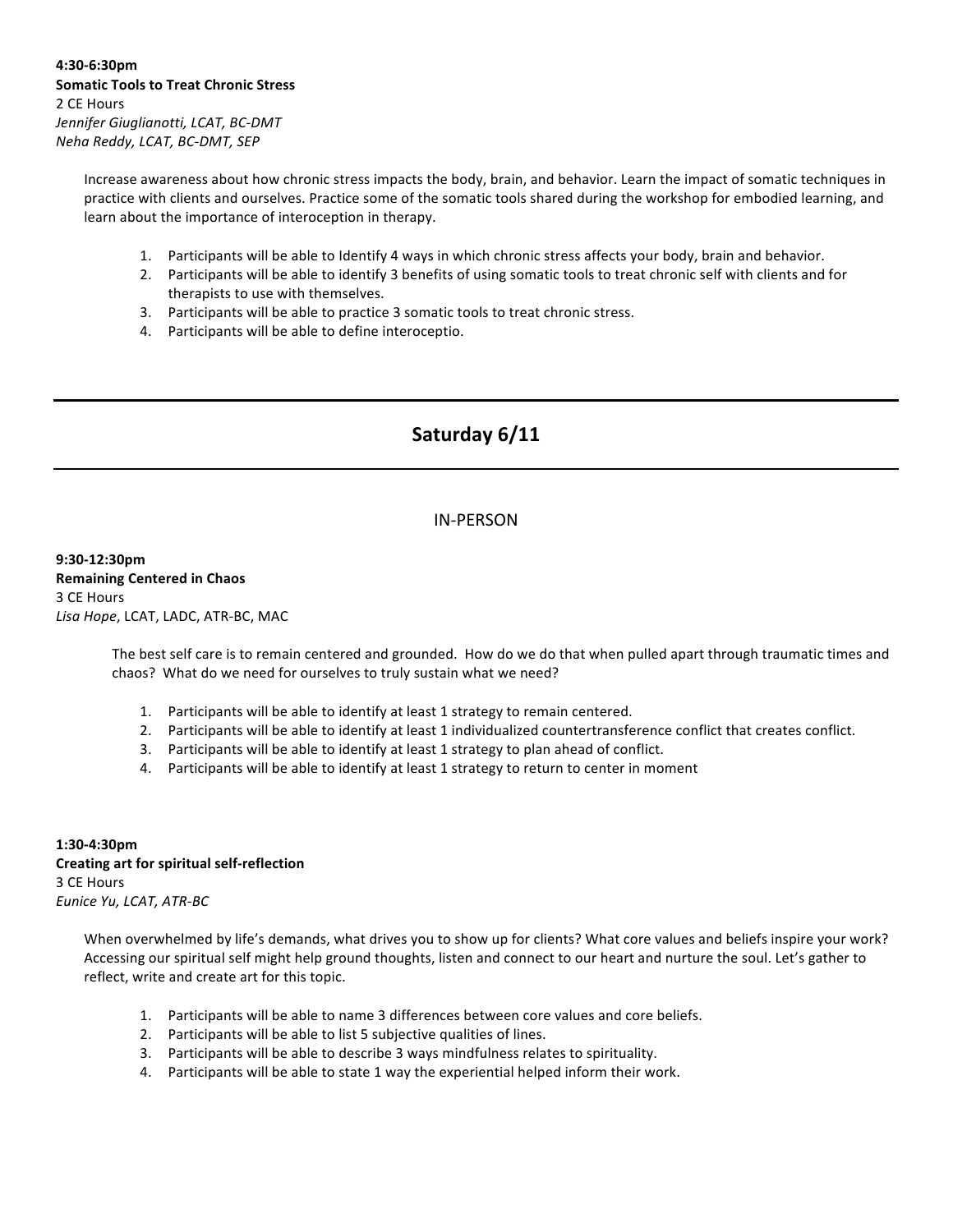### **5:00-7:00 Promoting Use of Digital Media in Creative Spaces** 2 CE Hours *Shannon Halligan, LCAT Nicole Pertelesi, LCAT Samara Matityahu, LCAT-P*

In this workshop, we will show you how to access and utilize digital media and images as a coping tool and for expression and self-care. We will be learning how one can create their own memes while combining Jungian Archetypes and pop culture archetypes as tools for personal expression.

- 1. Participants will be able to identify at least 2 ways people used digital media to cope with their mental health during the global pandemic.
- 2. Participants will be able to utilize 2-3 digital art techniques for working with their own clients.
- 3. Participants will be able to recognize 2-3 ways to adapt this approach to diverse backgrounds and populations.
- 4. Participants will be able to list at least 4 ideas for working with their own clients.

### \*\*\*\*\*\*\*\*\*\*\*\*\*\*\*\*\*\*\*\*\*\*\*\*\*

### **ONLINE**

**9:00-11:00am Arts-Based Wellness Within a Healthcare Setting** 2 CE Hours *Deborah Brass, MS, ATR-BC, LCAT Karen Codd, MPS, ATR-BC, LCAT*

Presenters will share their work developing an arts-based wellness support program for Healthcare workers within a hospital setting. Participants will learn about the emotional well-being needs of the population, the benefits of an Art Therapy-based Wellness approach, and how to apply principles of CAT within a medical model setting.

- 1. Participants will be able to identify and name 3 emotional well-being needs commonly experienced by healthcare workers.
- 2. Participants will be able to recognize and compare 3 similarities and differences between the medical model and creative arts therapy approach to well-being.
- 3. Participants will be able to design/plan 1 arts-based wellness session for healthcare workers
- 4. Participants will be able to identify and name 3 professional benefits of running arts-based wellness sessions in a healthcare setting.

### **9:00-11:00am Music and Imagery for Self-Care** 2 CE Hours *Makaria Psiliteli LCAT, MA, MT-BC Matina Karastatira MA, HCPC*

As therapists, it is vital to take care of ourselves. Music and Imagery (CM-GIM) uses both music and drawing to help us connect with our inner self/resources and strengthen the connection to ourselves as a whole. In this workshop, we will explore and experience CM-GIM as a way of self-care.

- 1. Participants will be able to identify 2 benefits of using Music and Imagery for Self-Care
- 2. Participants will be able to lead 2-minute Guided Relaxation.
- 3. Participants will be able to identify 2-3 musical elements that can help them find music for Music and Imagery from their own music library.
- 4. Participants will be able to use at least 2-3 pieces of music in combination with drawing for Self-Care.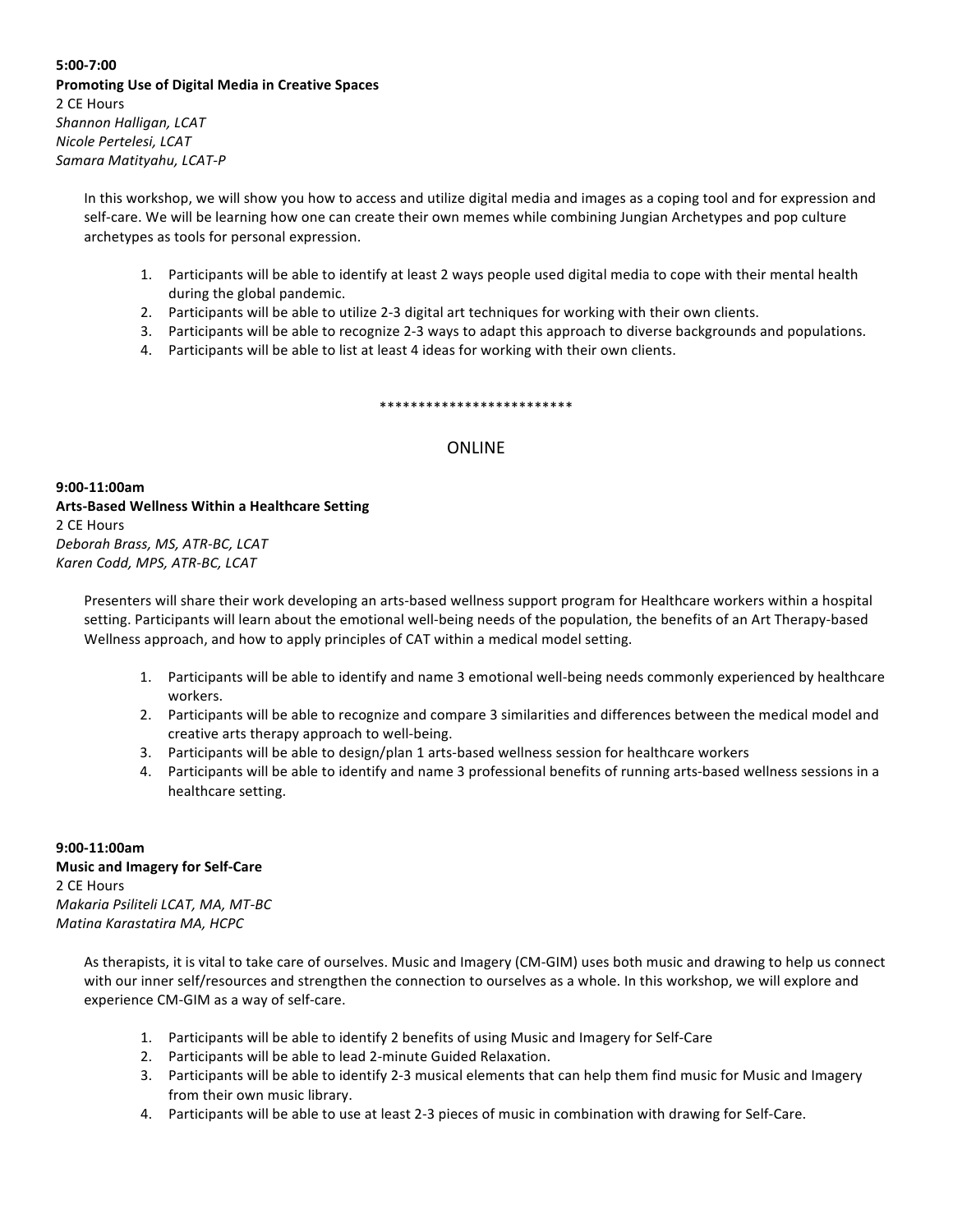**12:00-2:00pm The Therapist as "Sandwich Caregiver"** 2 CE Hours *Lisa Mirabile LCAT ATR-BC*

> There are all types of Caregiver relationships: Spousal, Parental, Sibling, Family, Friend, Professional, etc. This workshop will focus on Professional, coupled with your individualized caregiving relationships aside from work. Caregiver wellness is paramount to the wellness of the individual(s) that therapists care for, both in their professional and personal life.

- 1. Participants will be able to define "Caregiver" both formally and informally.
- 2. Participants will be able to identify what Caregiver "burden" is.
- 3. Participants will be able to list at least 2 ways the comorbidity in physical/mental health conditions impacts care offered and Caregiver resilience.
- 4. Participants will be able to name 1 way Art Therapy can assist people in the role of Caregiver.

### **2:30-5:30pm**

**Extension of Self: Exploring Somatic Art Therapy** 3 CE Hours *Jennifer Lepke, CLAT, LCAT, ATR-BC*

The inherent role of movement and the body in art therapy invokes somatic content. Through lecture, discussion and experientials we will explore techniques of integrating movement and body awareness into art therapy. By embracing the dialogue of mind, body, and artwork we will deepen our understanding of the therapeutic relationship.

- 1. Participants will be able to define 3 elements of somatization.
- 2. Participants will be able to integrate 3 body-based art therapy techniques.
- 3. Participants will be able to identify 3 benefits of body-focusing techniques.
- 4. Participants will be able to list 5 art forms that highly utilize the movement/body.

## **Sunday 6/12**

### IN-PERSON

**9:30-11:00am Curiosity Mindset for Better Mental & Physical Health: AcroYoga A** 1.5 CE Hours *Emery Mikel, MA, LCAT, ATR-BC Emily Lesinski (Special Guest!)*

No experiences necessary!

Learn something new about the connection between your mindset and physical fitness. in this 90-minute class Sara, Emery's weightlifting coach, will lead us through warm ups and hands on experience with a barbell. You'll get to try something different and exciting while not

- 1. Participants will be able to list 2 benefits of cultivating a curious mind.
- 2. Participants will be able to define beginner's mind.
- 3. Participants will be able to describe 2 ways physical and mental health are connected.
- 4. Participants will be able to name 1 way they can bring what they learn about mindset or physical wellness into their work with clients.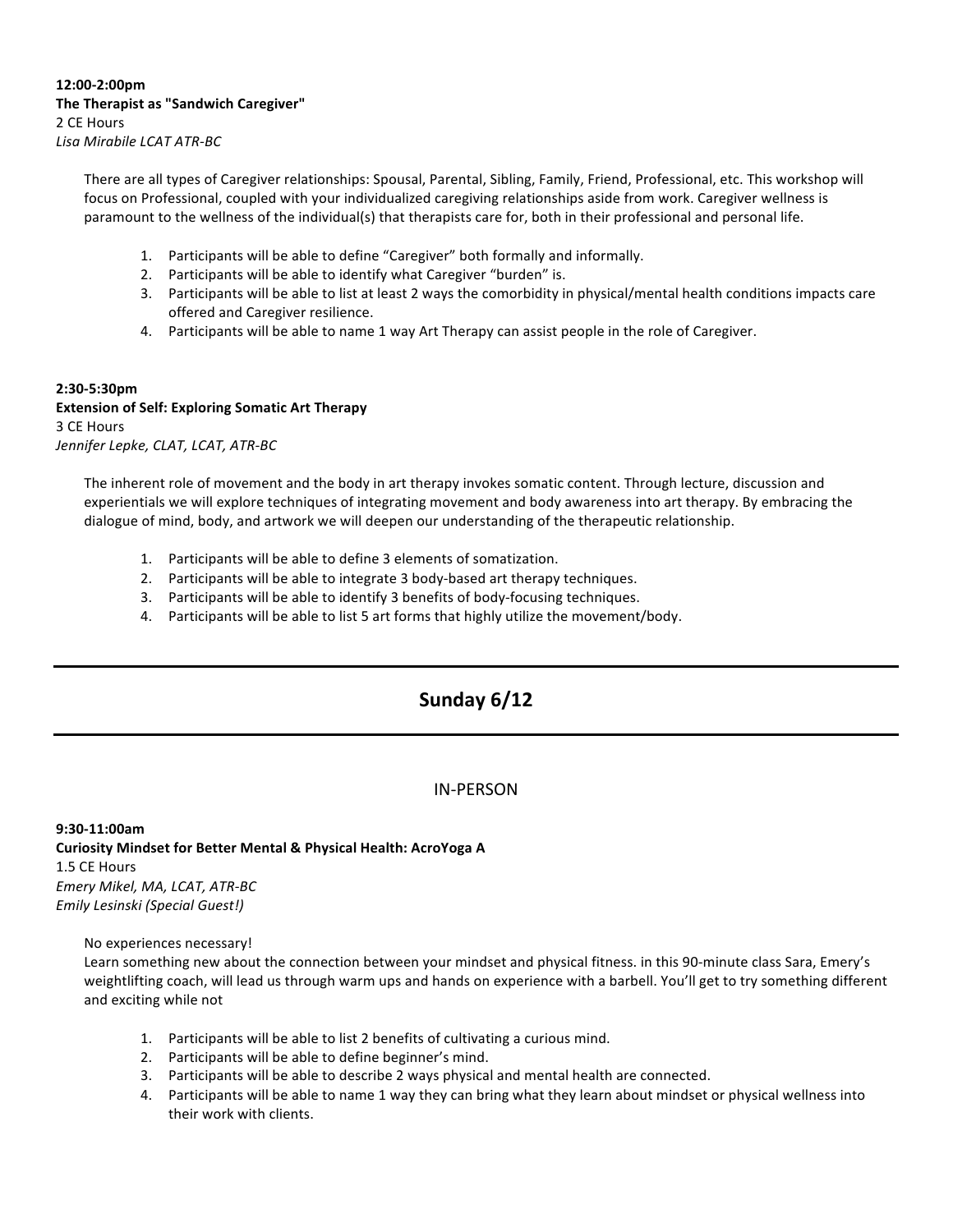### **11:30-1:00pm Curiosity Mindset for Better Mental & Physical Health: AcroYoga B** 1 CE Hour *Emery Mikel, MA, LCAT, ATR-BC Emily Lesinski (Special Guest!)*

#### No experiences necessary!

Learn something new about the connection between your mindset and physical fitness. in this 90-minute class Sara, Emery's weightlifting coach, will lead us through warm ups and hands on experience with a barbell. You'll get to try something different and exciting while not

- 1. Participants will be able to list 2 benefits of cultivating a curious mind.
- 2. Participants will be able to define beginner's mind.
- 3. Participants will be able to describe 2 ways physical and mental health are connected.
- 4. Participants will be able to name 1 way they can bring what they learn about mindset or physical wellness into their work with clients.

**2:00-5:00pm Activating the Life Force** 3 CE Hours *XiaoChuan Xie, LCAT, BC-DMT*

> Nature archetypes such as water, rock, and fire connect modern lives to our ancestral and existential selves. By embodying basic nature elements in various arts forms, clinicians will learn how to help their clients to access the natural force that transcends mere physical existence, connecting them with higher energies.

- 1. Participants will be able to list 3 benefits of using nature archetypes in clinical practice.
- 2. Participants will be able to name 3 or more nature archetypes and its clinical implication.
- 3. Participants will be able to identify 3 or more intermodal expressive arts interventions inspired by nature archetypes.
- 4. Participants will be able to use at least 2 interventions learned from workshop in clinical practice.

\*\*\*\*\*\*\*\*\*\*\*\*\*\*\*\*\*\*\*\*\*\*\*\*\*

**ONLINE** 

**9:00-11:00am The Concrete Jungle: A Journey with Teens** 2 CE Hours *Jessica Fox, MSED, MA, LCAT, ATR-BC*

Working with teenagers through a Pandemic and beyond. Discussing the increased feelings of melancholy, isolation, low selfconfidence, lack of motivation and unhealthy thinking among teenagers during and after the height of the Pandemic. Utilizing images, visualizations, videos, art making and psychotherapy to create an increase in awareness, self-actualization and healing.

- 1. Participants will be able to name 3 benefits of utilizing these tools in your practice.
- 2. Participants will be able to identify 3 tools to use with teenagers in their practice.
- 3. Participants will be able to identify 2 feelings they experienced.
- 4. Participants will be able to outline 1 tool that can be used directly with self or others.